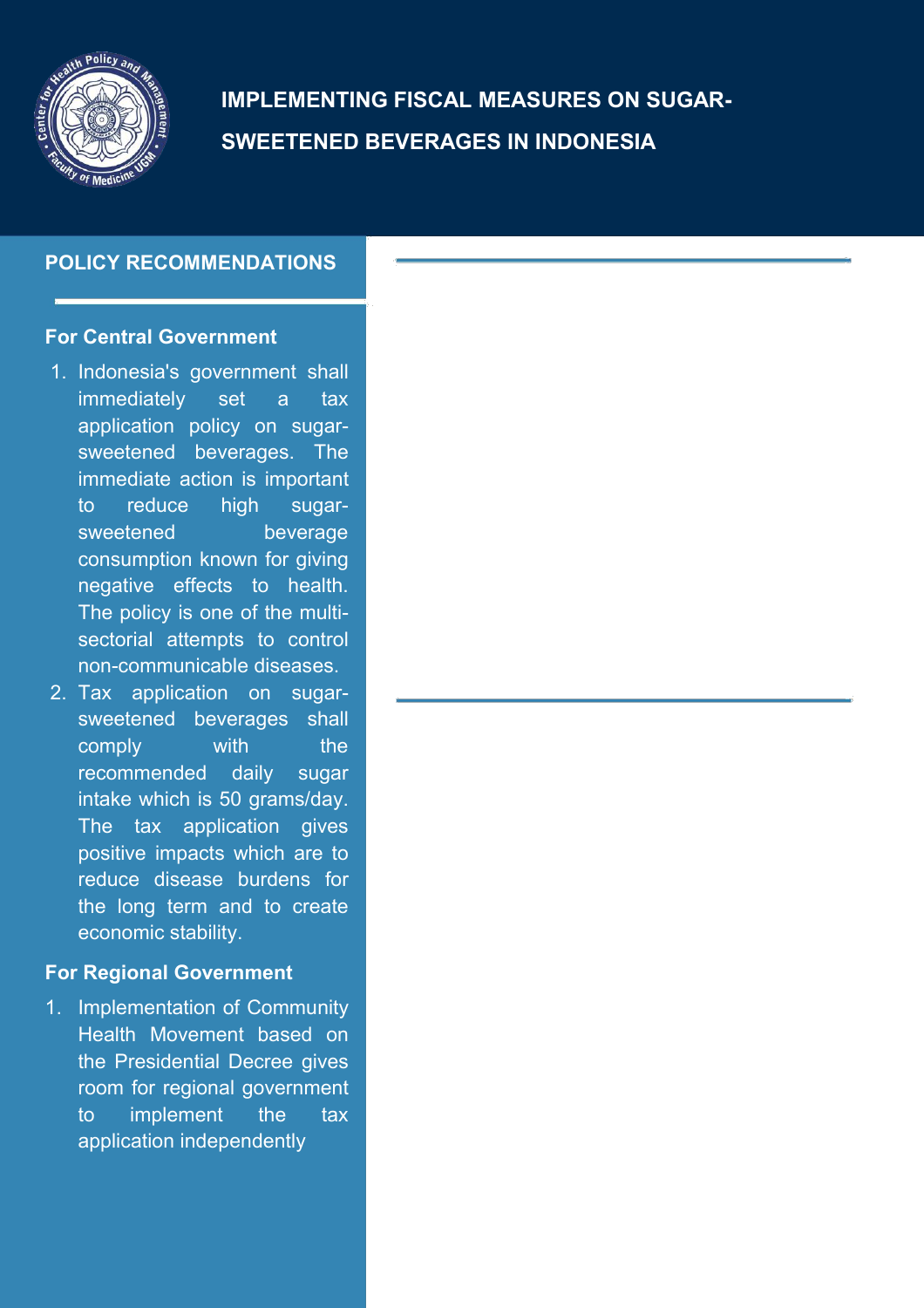# **EXECUTIVE SUMMARY**

Sugars consumption, and in particular of sugar sweetened beverages, is high in Indonesia and this indicates the high prevalence of high sugar diets. Sugar-sweetened beverages (SSBs) contain added free sugars in large amounts, providing high energy content without the added value of other nutrients or the satiety provided by solid foods of the same energy density. As of 2018, 35.4% of Indonesians were overweight or obese. Ten years earlier, over bring physical activities, 5% were living with diabetes. Indonesia is a large and growing market for soft drinks and energy drinks. Demand is growing around 8-10% each year. Total sales are expected to be US\$12.9 billion in 2019 – that works out to about 39 litres per person. The Indonesian government has considered taxing sugary drinks to solve the increasing health problems. Several studies have shown that the tax can be implemented and would be economically beneficial. This policy brief provides the main findings of those studies, and also the policy recommendations for central government and regional government to implement fiscal measures on SSBs in Indonesia.

# **BACKGROUND**

Indonesia is a country with the fourth-largest population in the world. In 2017, the citizens have mounted to 261 million in number and projected to exceed 277 million in 2020. The national health insurance has been accommodated by BPJS (*Badan Penyelenggara Jaminan Sosial*) since 2014. According to the current data in May 2019, more than 83.04% of Indonesian citizens had had insured health by BPJS. The life expectancy rate in Indonesia also rapidly increasing year to year with probability of a 69 and 73-year-old living respectively form man and woman and a life expectancy year average with diseases and disabilities of 8.8 years.

Indonesia is facing a double disease burden triggered by communicable and non communicable diseases. The burden is greatly affected by social behaviour, environmental and demographic, technological, economic, and socio-cultural transitions. The rising burden of non-communicable diseases is in line with the rising risk factors i.e. increased blood pressure, increased blood glucose, body mass index or obesity, unhealthy dietary pattern, lack of smoking behavior, and addiction to alcohol.

In 2017, 10,801,787 millions of people, or 5.7% JKN members were reportedly given catastrophic services. The services had spent 14.6 trillion rupiah or 21.8% of the total health service budget. The composition of the budget was as follows: 7.4 trillion Rupiah, or 50.9% for cardiovascular diseases and 2.6 trillion and 2.6 trillion, or 17.7% for chronic kidney diseases (BPJS data, 2017). Non-communicable disease burden resolution has been significantly improved and the treatments require a larger amount of money in addition to higher technology. The health program and management and policy of each level should be in line and commit to reducing morbidity, mortality, and disability due to non-communicable disease burdens through prevention and control intensification. As a result, an optimum understanding of the significance of non-communicable disease burden can be reached.



Figure 1: Proportion of central obesity on adults > 15 years old in Indonesia, provincial data, National Health Survey, 2018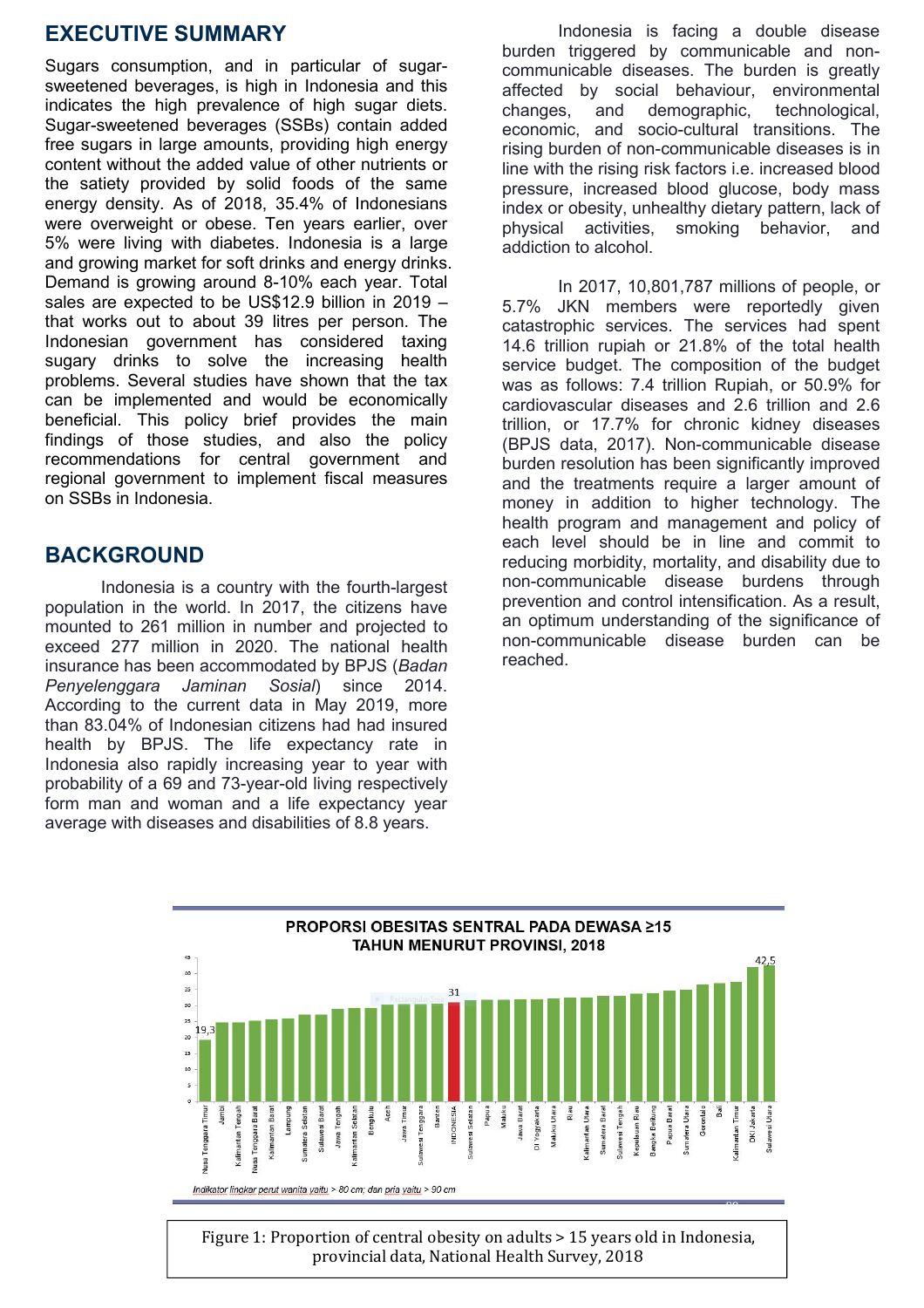### **PROBLEMS**

The prevalence of central obesity in Indonesia increased to be 31%, and the highest percentage was in North Sulawesi which was 42.5%. The prevalence of central obesity in adult group (waist circumference >90 cm (male) and >80 cm (female) increased year to year. It was 18.8% in 2007, increasing to be 31% in 2018). The tendency of increased obesity prevalence was in line with the tendency of increased sugar consumption. Sugar consumption rate in Indonesian reached by 66.6% of total daily sugar consumption in all age categories (Data Survei Diet Total, 2014). Moreover, similar data were also proposed by production and consumption data. Both sugary food and beverage consumption had increased.

Sugar-containing products that continue to experience an upward trend in sales are soft drinks. The types of currently distributed soft drinks are bottled water, carbonated drinks, bottled tea drinks, and other drinks product i.e. isotonic drinks, health drinks, energy drinks, juice, and juice drinks. Soft drink, besides bottled plain/mineral; water often adds artificial sweeteners. Based on data from the Ministry of Trade, the sweetened beverage production level had increased by almost 300% within ten years (2005-2014). It means that the supply had annually increased by 30%. Sweetened beverage production had mounted to 2,100 million liters in 2005 and doubled increases to 5,919 million liters in 2014 (Statistik Industri Kementerian Perindustrian, 2017). The social consumption pattern of SSBs, reported by SUSENAS (*Survei Sosial Ekonomi Nasional*, National Socioeconomic Survey), also had significantly increased in the last 20 years. SUSENAS divided sweetened beverage consumption into four categories i.e. bottled tea drink, carbonated soft drink, bottled fruit drink/juice, and health/energy drink. The sugar-sweetened beverage consumption continued to increase in 2014. The total consumption reached by 780 million liters. In other words, it had increased by 71% within the last nine years with the majority consumption of packaged tea of 405 million liters (BPS,2017).

### **METHODS**

This policy brief is synthetized from literature review of sugar tax in Indonesia i.e. literature research, gaining some secondary data from expert reports, associated legislation report, some supported regulations, and other relevant legal documents. To put the discussion of the evidence into context, we begin by outlining an analytical framework for thinking about the role of taxes in promoting health outcomes. This framework draws on both public finance and health economics. We then review the literature on sugar taxes considering this framework, focusing on the evidence that is available on whether sugar taxes have been effective in other jurisdictions at solving the problem that it is intended to address in Indonesia.

## **LESSON LEARNED FOR SSBs INTERVENTION FROM NEIGHBORING COUNTRIES**

#### **Thailand**

Thailand started implementing policies controlling the beverages in September 2017. The policies are divided into two i.e. non-tax policy and tax policy. Non-tax policy includes 1) increasing awareness of sugar consumption, 2) altering consumption behavior (in the next five-six years), 3) establishing cooperation between public and private sectors to determine applicable sugar intake, and 4) providing various healthier alternatives.

The tax policy implemented introduces two types of rate for non-alcohol drinks which are ad-valorem rate (price-based) of 10% and specific rate (volume-based). It is the sugar level which is taxed. The buyers are requested to select the rate, hence maximum tax income. The specific rate considers that the higher the sugar level—either added sugar or natural sugar level, the higher the tax rate. The policy also considers the tax accomplishment that changes social consumption behavior in addition to the substitution effects.

Tax policy for non-alcoholic drinks subjected to tax rate is divided into four categories i.e. 1) Artificial mineral water, soda water, and non-sugar or non-sweetener soft drinks are subject to the rate of 37 Baht/440cc; 2) mineral water and sugary or sweetened soft drinks or non-alcoholic drinks, including fruit or vegetable essence are subject to tax of 12%; 3) non-fermented fruit or vegetable essence drinks, including non-alcoholic or non-sweetened grape essence, are subject to tax of 1%; and 4) fruit and vegetable essence drinks, including non-alcoholic sugar/non-sugar or sweetened/non-sweetened grape essence, the composition of which has received permission from the government regulation, are subject to tax of 30%.

Since its tax implementation on non alcoholic beverages, Thailand reportedly managed to earn 2.763 million Baht from the specific tax for sugar level in beverages. The government of Thailand is expecting a good impact of policy implementation—especially on the sugar tax—on industrial sectors. As a result, industries will formulate low-sugar, free-sugar, and non-calorie products. They will also make a reformulation to produce healthier products. The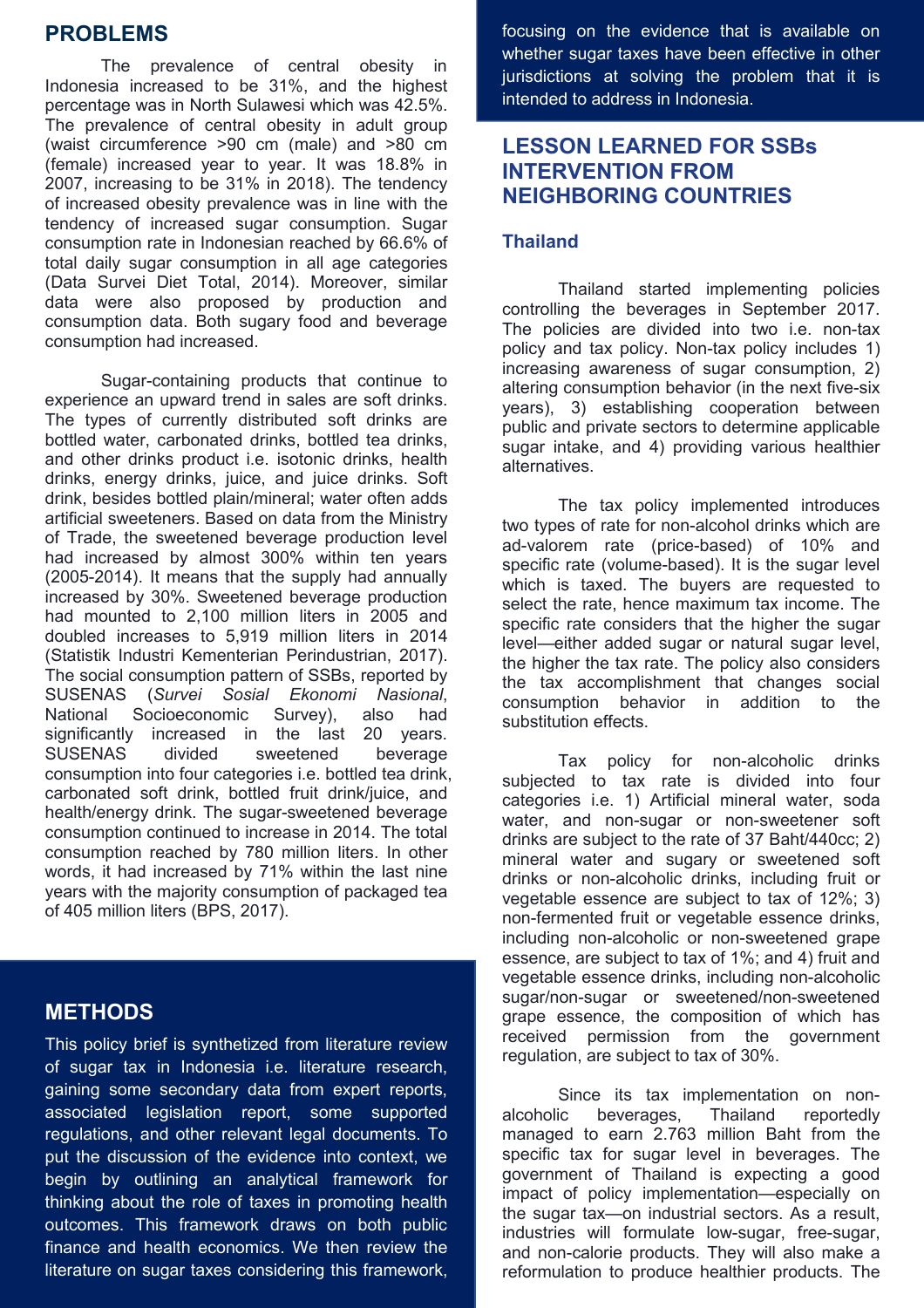government has given the industries a two-year period to make reformulation and charged lower taxes. When the period has passed, the specific tax for sugar-level will be raised. Alteration industrial sectors make are expected to give positive effects on consumers. Finally, they can consume healthier products.

#### **The Philippines**

In the Philippines, the proportion of population consuming sugar-sweetened beverages per capita consumption increase with age. Daily sugar intake and sugar-sweetened consumption beverage increase by 44% within ten years, from 14.9 to 21.4 grams of sugar per capita per day.<sup>24</sup> Regardless of Regarding its prevalence of obesity lower than the prevalence<br>in the prevalence perspective, control in other Southeast Asian countries, the prevalence of overweight and obesity has increased in all age beverage categories. The increase causes the loss of productive years. Annual loss due to objects related to obesity is estimated to reach 567 million US

dollars.<br>,the other hand<br>Sugar-sweetened beverage tax is a health improvem preventive tool against food correlated with the increased number of obesity and diabetes cases. However, there are some inhibiting factors i.e. limited determination to overcome obesity and diabetes, claim that sugar-sweetened beverages helping the poor satisfy their consumption needs, the misconception that the positive effects of tax will give more profits to the rich, and belief that under nutrition is more emergency than double-burden of malnutrition. Sugar-sweetened beverage tax shall be sull manageable<br>Customs and combined with Tax Reform for Acceleration and Inclusion (TRAIN) design. It is crucial, ensuring the tax is approved as a law.

One month after sugar-sweetened beverage tax was implemented, the average price of taxed sugar-sweetened beverage products in small stores and supermarkets raised by 20.6% 16.6% (published in 2018) to see the potential impacts respectively. The small stores had declined sales by 8.7%/month. Besides, the implementation of sugar sweetened beverages is a catalyst for alteration in the buffet serving system. For example, free refills have been taken down in several restaurants due to taxed concentrates sold to the restaurants. In term of sugar-sweetened beverage tax implementation in the Philippines, some lessons learned are:

- Supports and commitment by the central government are crucial for the implementation of the sugar-sweetened beverage tax.
- Straight and clear policy cut a possibility of any tax avoidance and policy bias interpretation which may degrade the policy.
- Sugar-sweetened beverage tax should be designed by considering both health and non health aspects as well.

## **TAX APPLICATIONS ON SSBs IN INDONESIA**

In terms of legal perspective, the Law of Tax Article 4 Paragraph 2 gives the authorization to make addition or reduction to the taxable objects. Besides, in the Law of APBN 2017, other tax revenue targets have been set with a total of 1 trillion. Those two fundamental laws signal the Ministry of Finance to formulate and to set the newly taxable goods. Taxable goods are goods when used, give negative impacts to both the society and the environment. Sugar-sweetened beverages are among goods close to such

criteria.<br>Regarding the socio-economic over sugar-sweetened beverages should be made. Today, people can beverages easily, hence high consumption. Tax application on those types of sugar-sweetened beverages will help control their consumption patterns and high sugar intake. On the other hand, tax revenue can be used for health improvement.

Based on best practice, tax application on sugar-sweetened beverages in several countries has illustrated various benefits to control obesity and non-communicable diseases. Furthermore, the revenue it raises can be allocated for health improvement. Moreover, in terms of operational perspective, the current number of beverage industrial companies, which are not too large, is still manageable by DJBC (Directorate General of Customs and Excise). 30% of cigar manufacturers have been served by DJBC.

### **FINDINGS**

Bourke and Veerman conducted a study of sugar-sweetened beverages tax on health in Indonesia. They designed a model calculating the effect of a tax rate of 20% (0.30 dollars) on consumption. Alteration in the consumption determined alteration in the population BMI, diseases linked to obesity, and health-adjusted life years (HALYs). The price change was converted into consumption change using price elasticity (the elastic price of sugar-sweetened beverage and cross-price elasticity used for substitution in milk, diet drinks, and fruit juice. Change in energy intake was calculated using average energy level per drink category (1,609 kJ/L for sugar-sweetened beverages; 1,821 kJ/L for juice; 2,660 kJ/L for milk, and 4 kJ/L for diet drinks). Energy consumption was converted into BMI and body weight gain using energy balance formulation. BMI distribution trends between 1993 and 2008 were annually customized until 2035.<br>Trends in per capita sales of drinks between